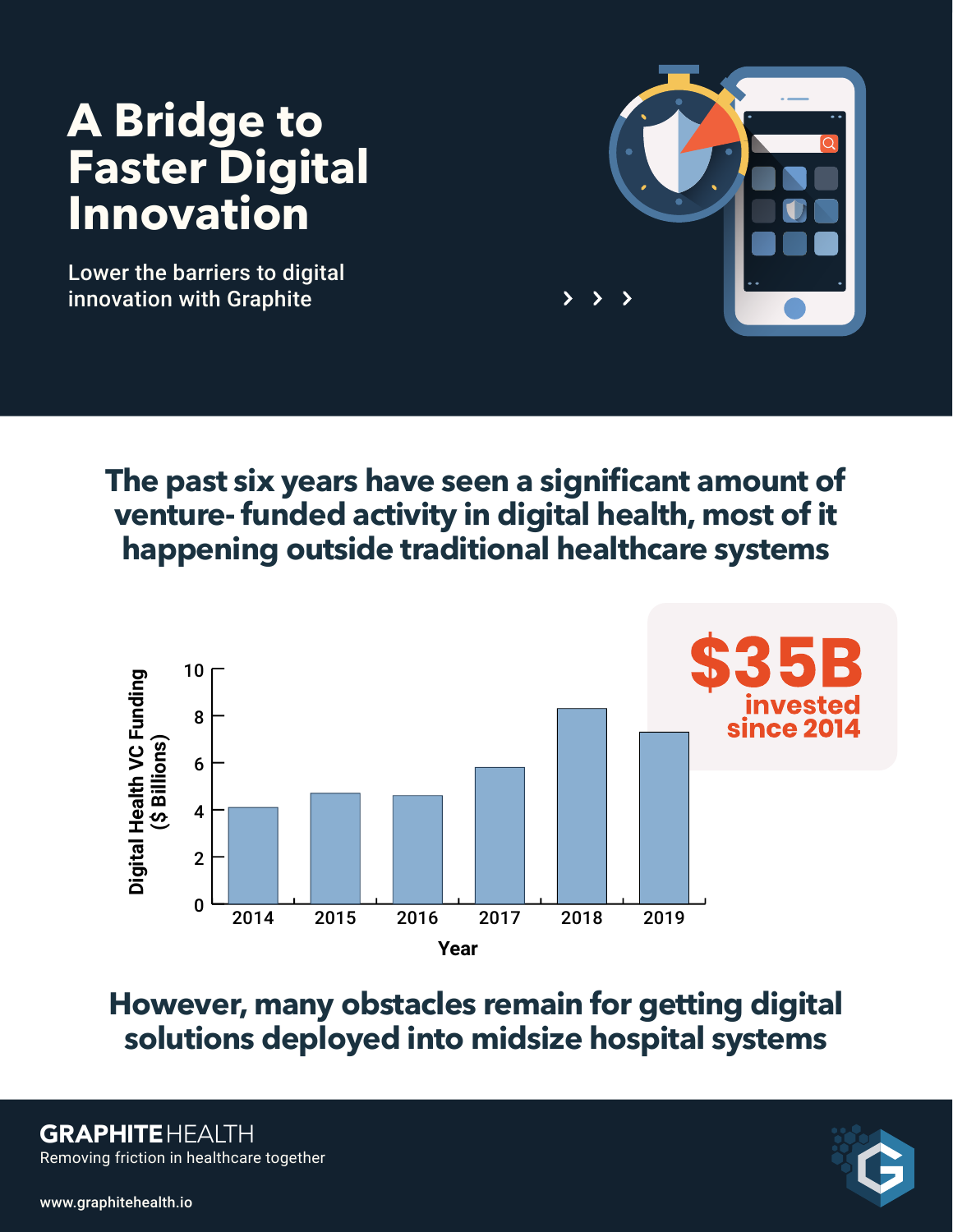## **Despite all of this investment, most digital entrepreneurs' products never see the inside of a healthcare system**



more streamlined access to the places where the innovation is happening. **Patients**, meanwhile, don't get

access to the latest digital tools and personalized care. share and leverage the digital resources they have already developed.